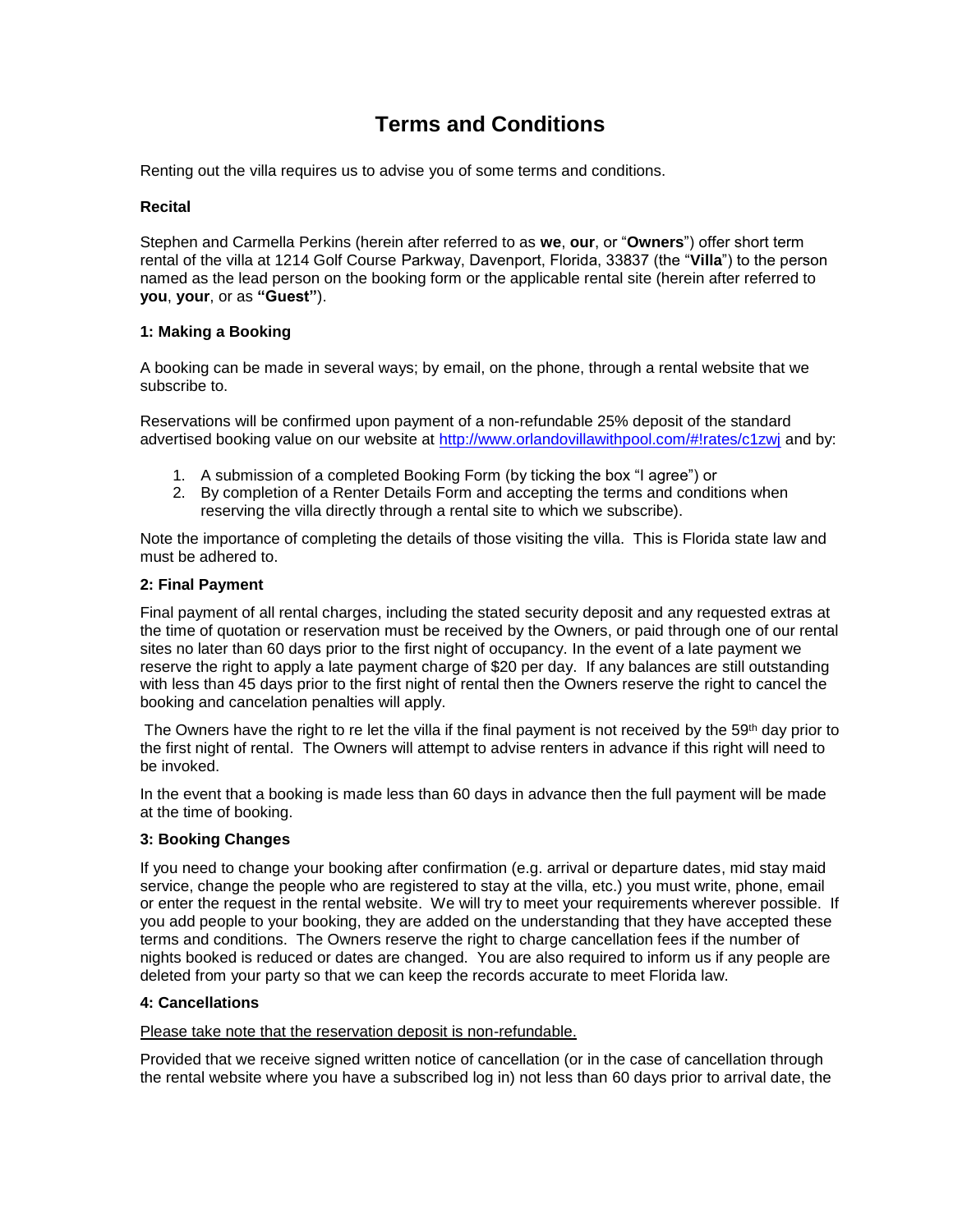Guest will not be liable to pay the full balance. It is the responsibility of the Guest to ensure that the notification reaches the Owners. The Owners will acknowledge receipt by email.

If the Guest cancels in less than 60 day prior to the arrival date then the guest is liable for the following

- 30-59 days 50% of the total cost
- $\bullet$  less than 30 days  $-$  100% of the total cost.

## **5: Rental Rates**

The Guest is responsible for the total rental price of the property and defined in the Booking Form, or in the case of booking through a rental website, the quote against which you have placed the booking.

The Owners reserve the right, at any time prior to acceptance of a booking, to amend the rental rates applicable to the Villa. Once the booking form has been confirmed the cost of the rental will be fixed, subject only to changes in the rental cost, the sole discretion of the Owners, in the following circumstances.

A: Where a clear error has been made on the Booking Form, or

B: The Sales and Tourist rates are changed from the current total of 12%.

## **6: Party Size**

The maximum capacity of the villa is 8 people plus one infant under the age of 3. Persons under 25 years of age must be accompanied by parents or responsible adults. Same gender parties must notify the Owners at time of booking and obtain approval from the Owner.

If persons not listed in the booking form are to visit the property and use the facilities then approval must be obtained in advance form either the Owners or the Management Company. At no time can these guests stay overnight. The Owners reserve the right to refuse admittance if these conditions are not met. Failure to comply will render the booking void, with the requirement to vacate the Villa immediately, no compensation will be paid and the security deposit forfeited.

The Villa cannot be sub-let and only the persons shown on the booking form are permitted to stay in the Villa.

## **7: Smoking and Pets**

For the safety and comfort of all our guests smoking is not permitted inside the Villa at any time and no pets may be brought into the villa or the pool area. Noncompliance with these terms will result in the forfeit of the security deposit and you could be asked to leave without refund. The Villa is licensed by the Florida State's Hotel licensing authority as a non-smoking building and compliance is mandatory.

## **8: Insurance**

You agree that as a condition of these terms you will ensure that all members of your party are covered by travel insurance which covers adequate protection against delays, cancellation and medical cover for the U.S.A in addition to cover for their personal belongings and luggage.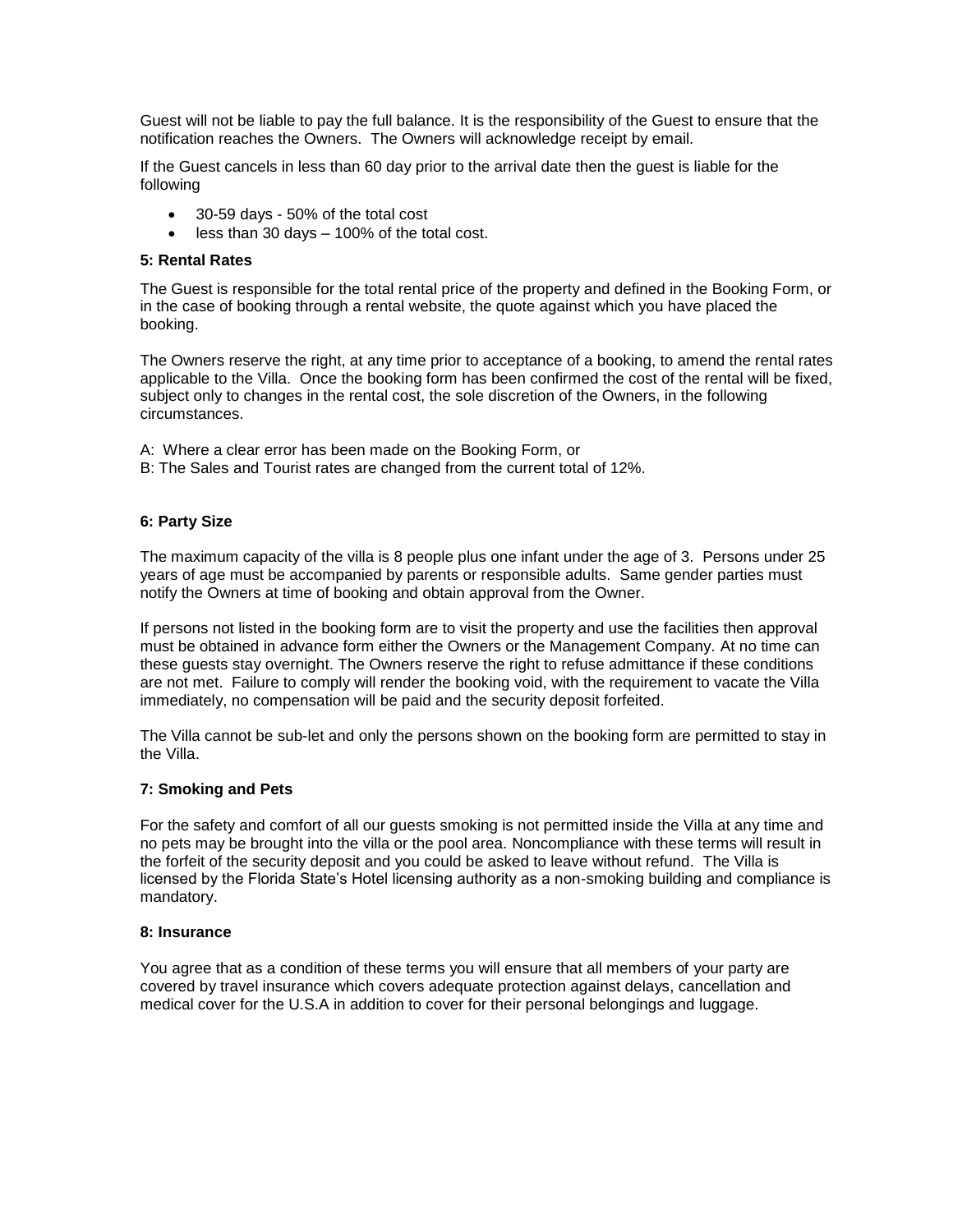## **9: Check in and Check Out**

Unless otherwise notified, the property is available for access from 16:00 on the first day of rental. Check out is at 10:00 am on the day of leaving. Note on checking out you are required to enter the following 6 digit Exit Code 345678\*. If this is not entered then you may be liable for a late stay charge which will be taken from your Security Deposit.

## **10: Returnable Security / Damage Deposit**

Your agreement of these terms include acceptance to pay for any damage of any kind caused by the occupancy of the Villa. Please check the Villa on arrival and report any damage or carpet marks to the Management Company within 24 hours of arrival. If this is not done then there is a risk that cleaners could raise the problem as being caused by you. The cost of repairs and/or replacements will be deducted from your security deposit prior to the return of the balance. The security deposit will be fully refundable 3-4 weeks after your departure from the Villa provided there are no claims against it.

Claims include, but are not limited to:

- Leaving the dustbin by the roadside overnight after collection day (see details in welcome pack at the Villa)
- Leaving your car in the roadside and not in the drive.
- Pay per view costs
- Additional costs caused by guests misuse of equipment
- Overriding the default pool heating temperatures
- Excessive cleaning costs, or excessive use of electricity caused through leaving external doors open with air conditioning on).

The Guest will be responsible for all additional costs which exceed the security deposit any additional sums must be paid within 14 days of your receipt of an invoice setting out these additional items. The above claims are not intended to cover what is considered normal wear and tear.

## **11: Owners Access**

The Owners or their Management Company shall be allowed access at any reasonable times during your stay and wherever possible will provide reasonable advance notice.

## **12: Responsibilities**

All persons forming the party of the Guest whether or not they are stated on the booking form are responsible for the care of the Villa and are expected to take reasonable care of it, turning off all unused items, ensuring the pool screen doors are closed at all times, the Villa doors are locked at all times the Villa is unoccupied, the blinds are correctly operated and not shut in the doors.

At the end of the rental period, all utensils, carpets, furnishings, walls and fittings must be left clean and tidy with the bed linen placed in the washing machine and switched on. If removed then the pool security fence needs to be placed into position.

Glass or Crockery is not permitted in the pool area. Plastic plates and cups are provided for use in these areas.

Children must be supervised by responsible adults at all times when using the pool. A safety fence is provided around the pool. Guest may remove this during their stay provided there are no young children. Guests are fully responsible and liable for safety if the fence is removed.